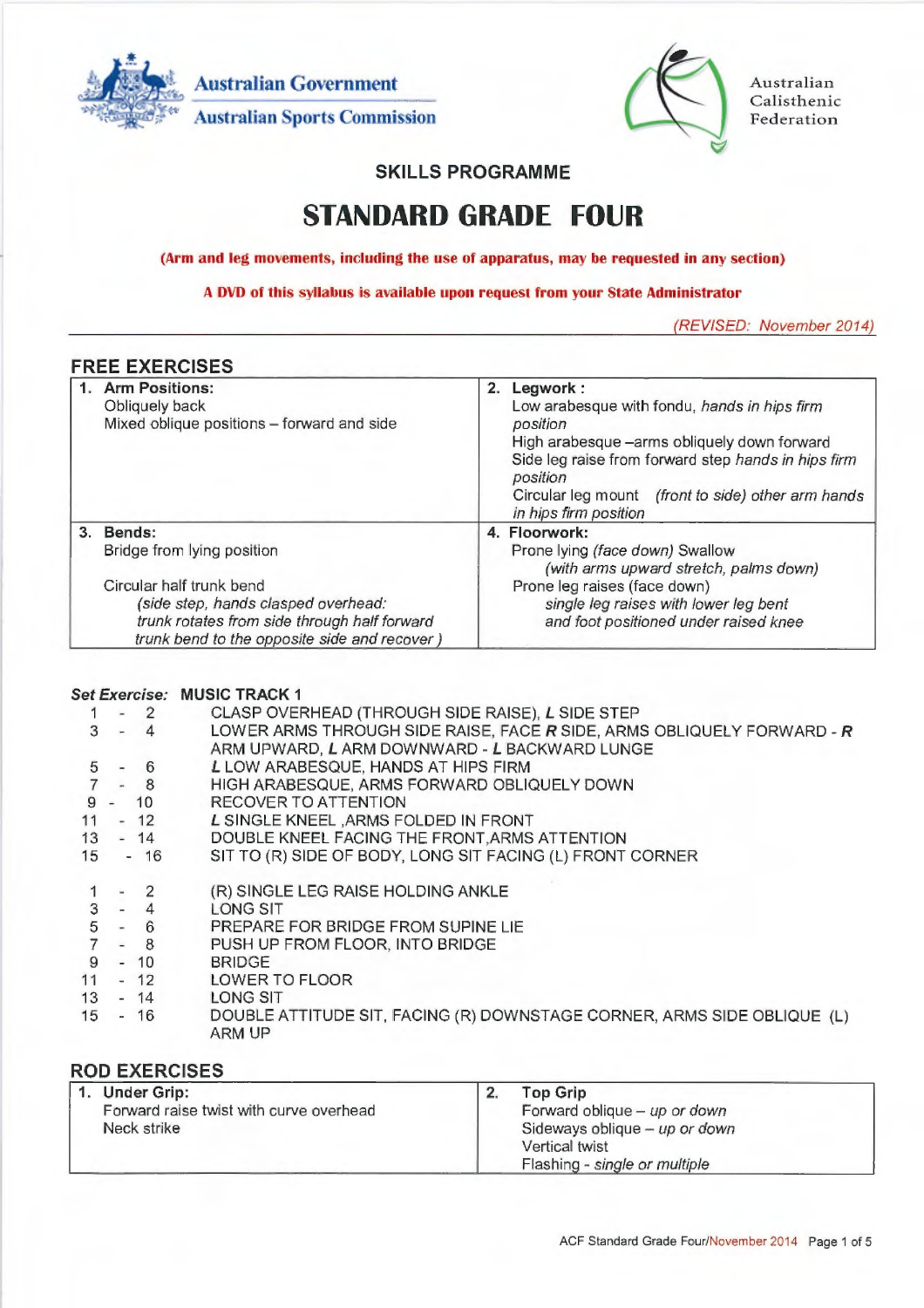# **ACF STANDARD GRADE FOUR Page 2**

#### **Set Exercise: MUSIC TRACK 2**

|    | $1 - 2$   | FACE R FRONT CORNER: L FORWARD RAISE TWIST WITH R CURVE OVERHEAD, L |
|----|-----------|---------------------------------------------------------------------|
|    |           | <b>BACKWARD LUNGE</b>                                               |
| 3  | $-4$      | R VERTICAL TWIST, L FORWARD TOE POINT                               |
|    | $5 - 6$   | R BACK OBLIQUE DOWN TWIST, L BACKWARD TOE POINT                     |
|    | $7 - 8$   | R FORWARD TWIST, (R) LOW ARABESQUE                                  |
|    | $9 - 10$  | L FORWARD OBLIQUE TWIST UP, L BACKWARD LUNGE                        |
| 11 | - 12      | FACE FRONT ATTENTION WITH ROD ACROSS LEGS                           |
|    | 13 - 14   | NECK STRIKE (twisting L hand), R SIDE LUNGE                         |
|    | 15 - 16   | ATTENTION - CHANGING TO TOP GRIP                                    |
|    | $-2$      | R SIDE TOE POINT, SINGLE FLASH TO R                                 |
|    | $3 - 4$   | R SIDE LEG RAISE, SINGLE FLASH TO R                                 |
|    | $5 - 8$   | R SIDE LUNGE, MULTIPLE FLASH TO R                                   |
|    | $9 - 10$  | R SIDE LUNGE, R SIDE OBLIQUE TWIST UP                               |
|    | $11 - 12$ | R BACKWARD LUNGE, L FORWARD OBLIQUE TWIST DOWN                      |
|    | $13 - 14$ | R FORWARD TOE POINT, R VERTICAL TWIST                               |
| 15 | $-16$     | <b>ATTENTION</b>                                                    |
|    |           |                                                                     |

# **CLUB SWINGING**

| 1. Inward:<br>Single hipswing<br>(examiner may ask for certain swings with other arm)<br>Dual hipswing<br>Chestcross                                                                                            | 2. Outward<br>Single hipswing<br>(examiner may ask for certain swings with<br>other arm)                                                                               |
|-----------------------------------------------------------------------------------------------------------------------------------------------------------------------------------------------------------------|------------------------------------------------------------------------------------------------------------------------------------------------------------------------|
| 3. Parallel: (L& R directions)<br>Hip/legswing<br>(could be requested from one side to the other<br>with no backswing in between)<br>Single hipswing<br>(Examiner may ask for certain swings with other<br>arm) | 4. Parallel: (L&R directions) -facing backward side<br>Double fold                                                                                                     |
| 5. Side Windmill (L&R directions)<br>Back wristswing with one arm<br>(Examiner will request certain swings with other<br>arm)<br>Neckswing (either Forward and/or Backward side)<br>Fold at side raise          | 6. Side Windmill (L&R directions)-facing fwd side<br>Single wristcross<br>7. Side Windmill (L&R directions)-facing bwd side<br>Fold<br>Single wristcross<br>Body cross |
| 8. Outward Windmill<br>Backswing<br>Overhead wristswing<br>Back wristswing<br>Chestcross<br>Front to back turning<br>Fold at side raise                                                                         | 9. Outward Windmill $-$ facing side<br>Body swing (to front only)                                                                                                      |
| 10.Inward Windmill<br>Backswing<br>Legswing<br>Fold at side raise<br>Overhead wristswing<br>Chestswing<br>Front to back turning<br>Back wristswing                                                              | 11. Inward Windmill - facing side<br>Body swing (to front only)                                                                                                        |

 $\rightarrow$   $\rightarrow$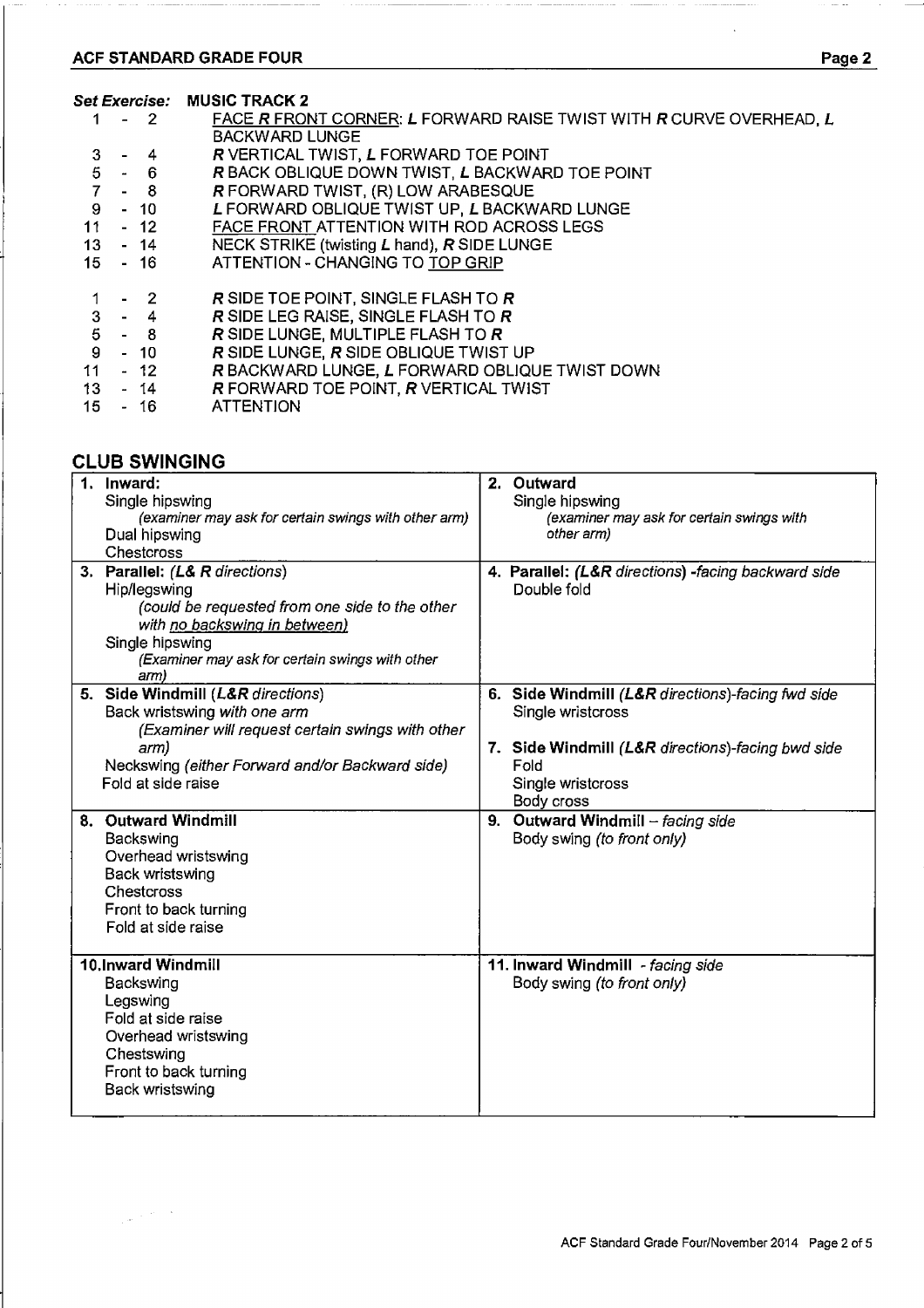#### **ACF STANDARD GRADE FOUR Page 3**

#### **CLUB SWINGING (contd)**

#### **Set Exercises: MUSIC TRACK 3**

On the 4 bar introduction -

 $1 - 2$  Wait standing at attention with the clubs along the arms

3 — 4 Side step to the left and swing the clubs inward to upward stretch

#### Inward:

|                 |      | OVERHEAD WRISTSWING                                                |
|-----------------|------|--------------------------------------------------------------------|
|                 | - 5  | R HAND FOLD, L HAND BACKSWING INTO SINGLE HIPSWING THEN CHESTSWING |
| -6              |      | <b>CHESTCROSS</b>                                                  |
|                 | - 8  | <b>SIDE RAISE SWING</b>                                            |
| - 9             | - 10 | BIG WHEEL TURN TO L (FINISH WITH SIDE RAISE SWING FACING FRONT)    |
| 11 <sub>1</sub> | - 13 | FOLD AT FORWARD RAISE FACING R SIDE                                |
| 14              |      | <b>SINGLE WRISTCROSS</b>                                           |
| 15              |      | <b>FORWARD RAISE SWING</b>                                         |
| 16              |      | CIRCLE TO FINISH AT UPWARD STRETCH FACING FRONT                    |
|                 |      |                                                                    |

Side Windmill - to **L** side

Commence with **R** hand:

|  |  | FULL CIRCLE into NECKSWING ON BACKWARD SIDE - CIRCLE INTO: |
|--|--|------------------------------------------------------------|
|--|--|------------------------------------------------------------|

- 3 4 **L** HAND BACK WRISTSWING, **R** HAND CHEST SWING
- 5 6 BACKSWING<br>7 SIDE RAISE S
- SIDE RAISE SWING
- 8 CIRCLE TO UPWARD STRETCH
- REPEAT EXERCISE TO **R**

### **FIGURE MARCHING**

Slow March forward - half tempo (arms remain by sides) Step forward, knee raise

#### **Set Exercise: MUSIC TRACK 4**

Commence facing **R** side, standing on **L** side of working area

- 1 8 SLOW MARCH FORWARD<br>9 10 STEP L FORWARD TO ATT
- 9 10 STEP **L** FORWARD TO ATTENTION FACING THE SIDE<br>11 14 MARK TIME MOVING BACKWARDS
- 11 14 MARK TIME MOVING BACKWARDS<br>15 16 FACE FRONT L SIDE STEP TO ATT
- FACE FRONT L SIDE STEP TO ATTENTON
- 1 4 FORWARD MARCH<br>5 L CORNER TURN
- 5 **L CORNER TURN**<br>6 8 FORWARD MARC
- 6 8 FORWARD MARCH<br>9 10 STEP FORWARD L,
- 9 10 STEP FORWARD **L,** KNEE RAISE **R,**
- **11**  12 STEP FORWARD **R,** KNEE RAISE **L**
- 13 14 **L** STEP FORWARD TO ATTENTON
- **FACE FRONT L SIDE STEP TO ATTENTON**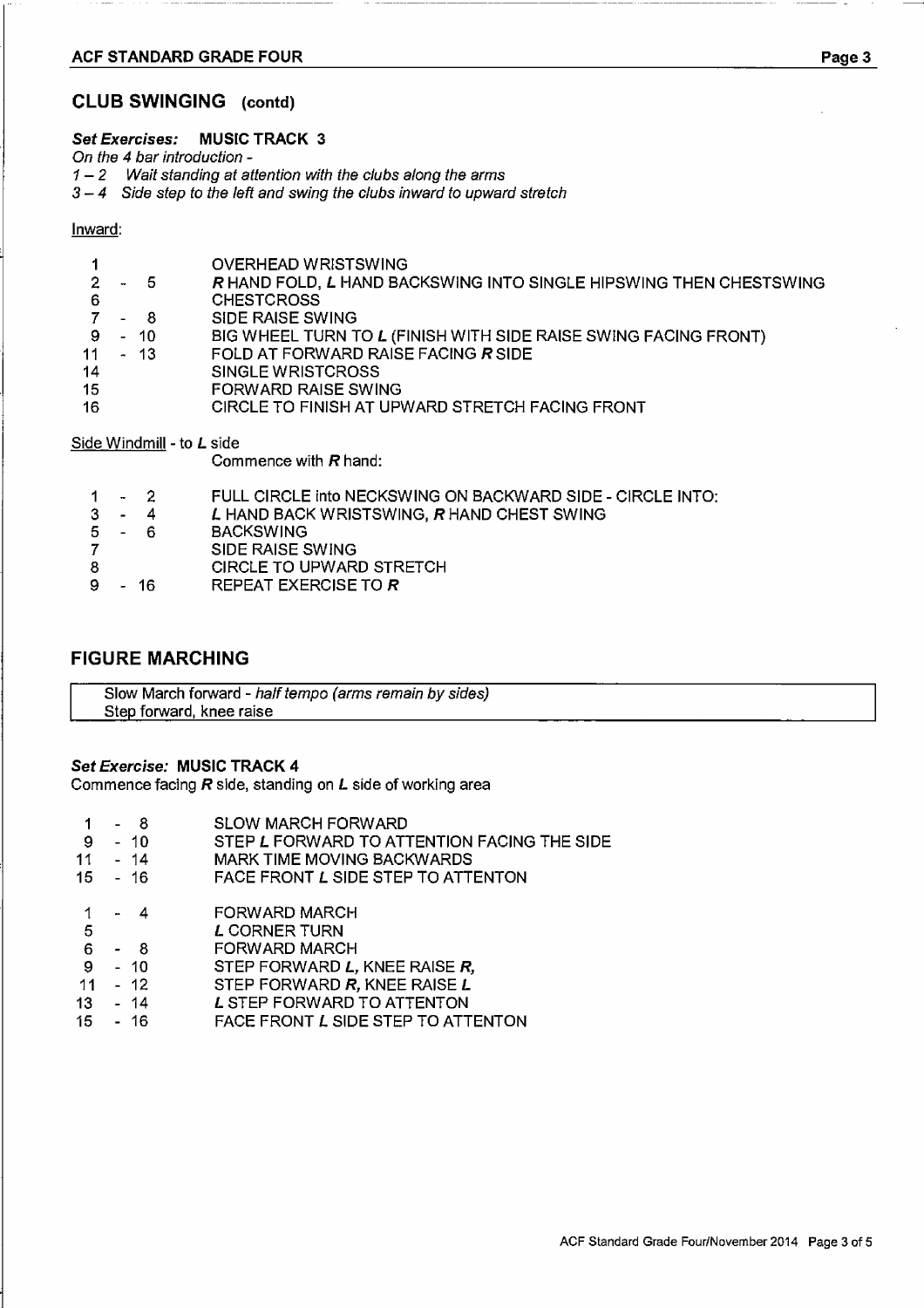## **AESTHETIC**

| <b>Arm Positions:</b><br>High $2^{nd}$<br>Low $2^{nd}$<br>Demi Bras                           | 2. Foot and Leg Positions:<br>Attitude forward (devant)<br>Posé attitude forward (devant)<br>Posé arabesque                                                                                                                                                                             |
|-----------------------------------------------------------------------------------------------|-----------------------------------------------------------------------------------------------------------------------------------------------------------------------------------------------------------------------------------------------------------------------------------------|
| <b>Identify in Set Choreography:</b><br>3.<br>1. 5 <sup>th</sup> on demi-pointé<br>2. Bourrée | <b>NOTE:</b><br>DEVANT - Term used to describe a position in<br>which the working leg is placed in front of the<br>other foot or in front of the body.<br>DERRIÈRE - Term used to describe a position in<br>which the working leg is placed behind the other<br>foot or behind the body |
| Set Exercise: MUSIC TRACK 5<br>Commence with $R$ foot behind (derrière) in classical pose     | Arms low $2^{nd}$                                                                                                                                                                                                                                                                       |

imence with  $R$  foot behind (derriere) in classical pose facing downstage **R** corner Introduction: Wait 1-2,

Step back **R** on angle with **L** toepoint forward (devant) on fondu

- 1 Step forward on **L** and pose on to **R** to **R** front cnr. **L** attitude forward (devant)
- 2 Run **L,R,L**
- $3 4$ Step fwd *R*, point *L* behind (derrière)
- $5 6$ Plie in **4th** recover to **R** forward (devant) toepoint
- 7 8 Coupe and bourree to **L** upstage corner **R** foot in front (devant) Facing **L** downstage corner
- 9 10 Finish facing the back in  $5<sup>th</sup> L$  foot in front (devant)
- 11 12 Step forward and rise on **L,** with **R** low developpe forward, coupe and bourree in circle by **R** shoulder and finish facing front
- 13 Step **L** face **R** downstage corner
- Posé *R* low arabesque Face the front and Step forward on **L**, and to 2<sup>nd</sup> on **R**, and facing **L** downstage corner take **L** leg back into a single kneel

Arms open through 1<sup>st</sup> demi bras Lower arms to preparation Arms 2<sup>nd</sup> arabesque Arms to **3rd** arabesque - **R** arm higher

Arms Preparation, 1<sup>st</sup> to 2<sup>nd</sup> *L* arm,

**R** arms **4th** crossed **L** arm up

Arms passing through preparation **L** arm high **2nd, R** arm low **2nd** 

Arms in **5th** 

then **R** arm

Arms in low **2nd**  Arms **4th R** arm up

Arms 1<sup>st</sup> Arms low **2nd**  Arms softly in low **2nd** 

Arms softly down to low  $2^{nd}$ , palms up, eyeline to **L** hand